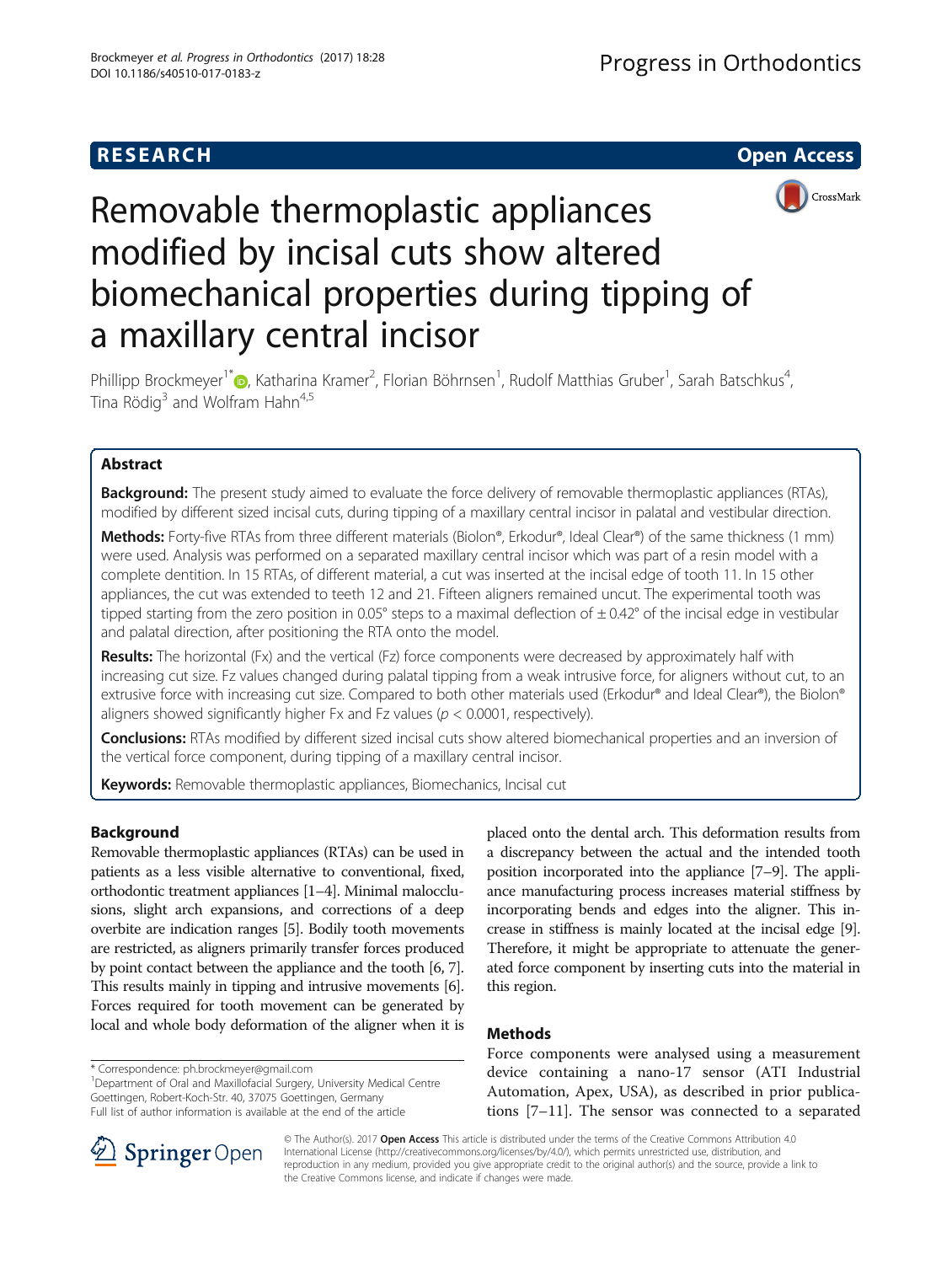maxillary central incisor as part of a standardized resin model (Frasaco GmbH, Tettnang, Germany). Analysis was carried out in an incubator at 37 °C. An impression (Tetrachrom®, Kanidenta, Herford, Germany) of the model with the measuring tooth placed on the measuring device was made. Subsequently, a plaster model (GC Fujirock® EP, GC GERMANY GmbH, Munich, Germany) was fabricated. Two model duplicates were produced by using Adisil® blau 9:1 (SILADENT Dr. Böhme & Schöps GmbH, Goslar, Germany). Following, an impression was taken from both models and five model duplicates were manufactured, as described above, respectively. Fortyfive RTAs (15 for each material) with a similar extension of 2.5 mm beyond the gingival margin were produced from three different materials (Biolon®, Dreve Dentamid GmbH, Unna, Germany; Erkodur®, Erkodent® Erich Kopp GmbH, Pfalzgrafenweiler, Germany; Ideal Clear®, Dentsply GAC, Gräfelfing, Germany). For the thermoforming process of the Biolon® aligners, the Drufomat-TE appliance (Dreve Dentamid GmbH, Unna, Germany) was used. Ideal Clear® appliances were prepared with the 'Vacuum Forming Machine' 202 (Dentsply GAC, Gräfelfing, Germany) and Erkodur® aligners with the Erkoform RVE device (Erkodent® Erich Kopp GmbH, Pfalzgrafenweiler, Germany). Appliance edges were trimmed along the marginal sulcus with HSS twist drills and Lisko-S polishing discs (Erkodent® Erich Kopp GmbH, Pfalzgrafenweiler, Germany). The resulting forces were evaluated in 15 aligners without cut, 15 aligners with an incisal cut on the measuring tooth 11 (z11; the incisal edge of tooth 11 was exposed), and 15 aligners with an incisal cut from tooth 12 to 21 (z12–21) (Fig. 1). To produce cuts of the same size, their length and depth were marked using a ruler and a pen. These cuts were again prepared by HSS twist drills and Lisko-S polishing discs. The inner surface of the aligners was moistened using artificial saliva (University Pharmacy, Goettingen, Germany). Before analysis, all forces were set to zero. With the aligner in place, the experimental tooth was tipped in vestibular and palatal direction from 0° to 0.42° (24.9 arcminutes) and back to 0° in 0.05° (2.7 arcminutes) steps. Data was recorded five times after each movement. To protect the sensor from overloading, the incisal edge was maximally deflected up to  $\pm$  0.151 mm from the initial position in all cases. This activation range is comparable to the lowest activation range value documented in the literature for thermoplastic aligner systems [[12](#page-6-0)].

#### Statistical analysis

Data was analysed using a mixed, multifactorial analysis of variance (ANOVA) with repeated measurements. Since there was no normal distribution, observation ranks were used. All tests were performed at a significance level of  $\alpha = 5\%$ , using the statistical software SAS (SAS Institute Inc., Cary, NC/USA).

# Results

# Horizontal force component Uncut aligners

Regardless of the tipping direction, the highest horizontal force component (Fx) values were observed for the Biolon® aligners; the lowest values were found during palatal tipping for the Erkodur® and vestibular tipping for the Ideal Clear® aligners (Table [1\)](#page-2-0). Mean values during palatal tipping ranged from 2.56 N (SD 0.57 N) to 4.03 N (SD 0.36 N) and during vestibular tipping from 3.05 N (SD 0.80 N) to 5.41 N (SD 0.74 N).

#### Aligners with cut on the incisal edge of tooth 11 (z11)

Table [1](#page-2-0) summarises the Fx values for z11 at a deflection of  $\pm$  0.151 mm. The lowest values were measured during both tipping directions for the Erkodur® aligners. The highest values were found for the Biolon® appliances. Mean values during vestibular tipping ranged from 2.47 N  $(SD 0.74 N)$  to  $4.07 N (SD 0.26 N)$  and during palatal tipping from 1.94 N (SD 0.48 N) to 3.0 N (SD 0.40 N).

# Aligners with cut on the incisal edge from tooth 12 to 21 (z12–21)

Table [1](#page-2-0) shows the mean Fx values and SD for z12–21 at a deflection of  $\pm$  0.151 mm. The highest values could be observed for the Biolon® aligners, whereas the lowest values were found for the Ideal Clear® appliances.

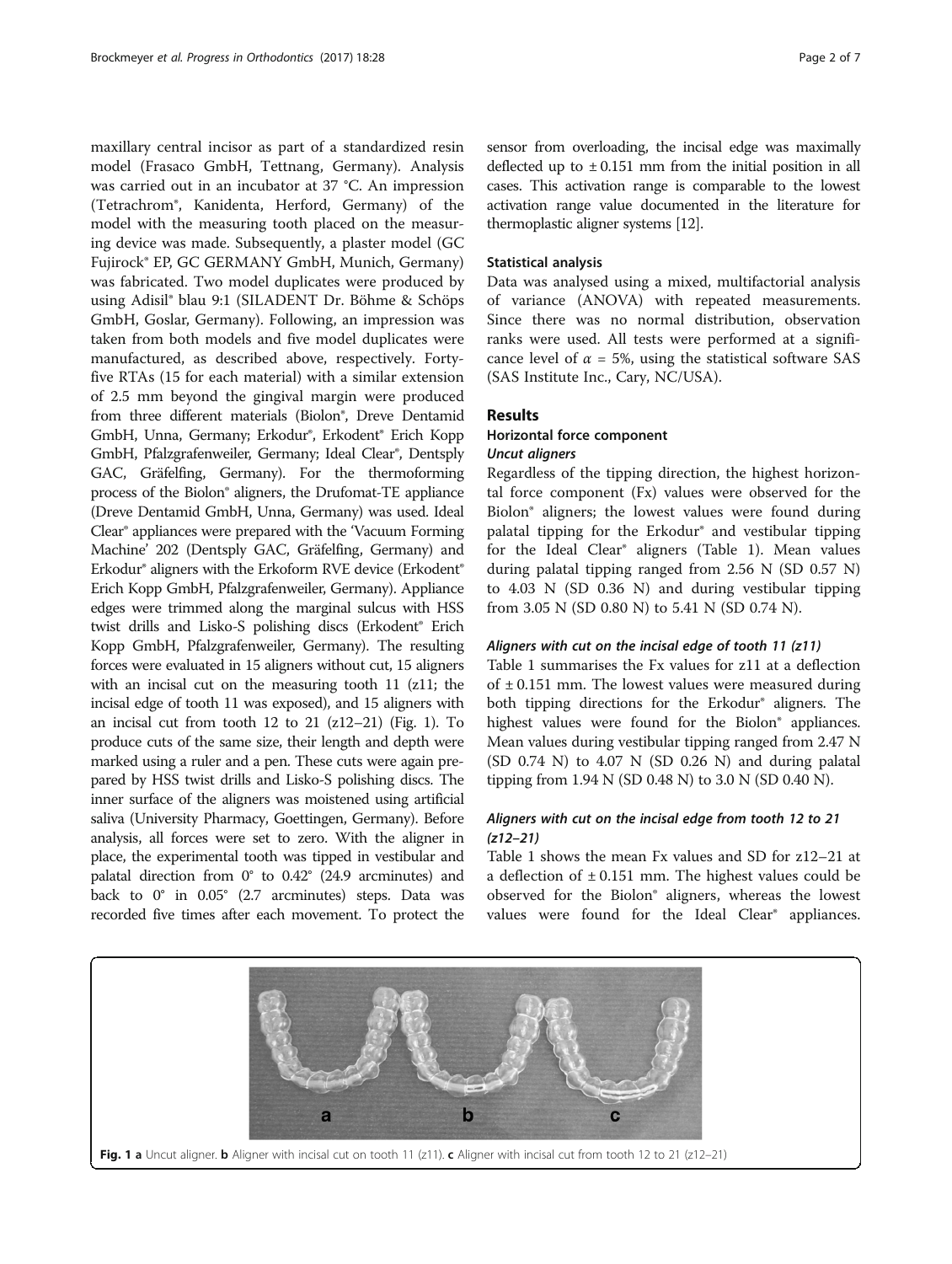<span id="page-2-0"></span>Table 1 Means and standard deviations (SD) of the horizontal force component (Fx) for modified aligners  $(z11) = c$ ut on tooth 11;  $z12-21$  = cut from tooth 12 to 21) and uncut (none) aligners during palatal and vestibular tipping  $(\pm 0.151 \text{ mm})$  deflection distance) for all three materials used

| Tipping range             | Material<br>thickness | Material             | Cut        | N. | Mean (N) | SD (N) |
|---------------------------|-----------------------|----------------------|------------|----|----------|--------|
| $-0.151$ mm<br>palatal    | $1 \text{ mm}$        | Biolon®              | None       | 5  | 4.03     | 0.36   |
|                           |                       | Erkodur®             | None       | 5  | 2.56     | 0.57   |
|                           |                       | IdealClear®          | None       | 5  | 2.91     | 0.42   |
|                           |                       | Biolon <sup>®</sup>  | z11        | 5  | 3.0      | 0.40   |
|                           |                       | Erkodur®             | z11        | 5  | 1.94     | 0.48   |
|                           |                       | IdealClear®          | z11        | 5  | 2.28     | 0.20   |
|                           |                       | Biolon <sup>®</sup>  | $z12 - 21$ | 5  | 1.70     | 0.12   |
|                           |                       | Erkodur®             | $z12 - 21$ | 5  | 1.49     | 0.25   |
|                           |                       | IdealClear®          | $z12 - 21$ | 5  | 1.48     | 0.59   |
| $+0.151$ mm<br>vestibular | 1mm                   | Biolon <sup>®</sup>  | None       | 5  | 5.41     | 0.74   |
|                           |                       | Erkodur®             | None       | 5  | 3.11     | 0.23   |
|                           |                       | IdealClear®          | None       | 5  | 3.05     | 0.80   |
|                           |                       | Biolon <sup>®</sup>  | z11        | 5  | 4.07     | 0.26   |
|                           |                       | Erkodur®             | z11        | 5  | 2.47     | 0.74   |
|                           |                       | IdealClear®          | z11        | 5  | 2.78     | 0.55   |
|                           |                       | Biolon <sup>®</sup>  | $z12 - 21$ | 5  | 2.09     | 0.40   |
|                           |                       | Erkodur <sup>®</sup> | $z12 - 21$ | 5  | 1.75     | 0.33   |
|                           |                       | IdealClear®          | $z12 - 21$ | 5  | 1.72     | 0.89   |

Overall, the force values during vestibular tipping were higher than those during palatal tipping. Mean values during palatal tipping ranged from 1.48 N (SD 0.59 N) to 1.70 N (SD 0.12 N) and during vestibular tipping from 1.72 N (SD 0.89 N) to 2.09 N (SD 0.40 N).

# Correlations and interactions between material, deflection distance, and incisal cut for Fx

The ANOVA revealed a significant effect of the deflection distance ( $p < 0.0001$ ), the material ( $p < 0.0001$ ) and the incisal cut ( $p < 0.0001$ ) on the Fx component. A significant interaction between the material and the incisal cut was found ( $p = 0.0429$ ). No statistically significant interactions between the deflection distance and the material ( $p = 0.6479$ ), the deflection distance and the incisal cut ( $p = 0.4201$ ), and the deflection distance and the material and the cut ( $p = 0.8381$ ) could be observed. Since the analysis revealed a significant interaction between the material and the cut, analysis was performed separately for each material (Biolon®, Erkodur®, Ideal Clear®, respectively) (Fig. 2).

### Biolon®

A statistically significant correlation between the deflection distance  $(p < 0.0001)$  and the incisal cut  $(p < 0.0001)$  could be observed. No significant interaction between the deflection distance and the cut was found ( $p = 0.1995$ ).

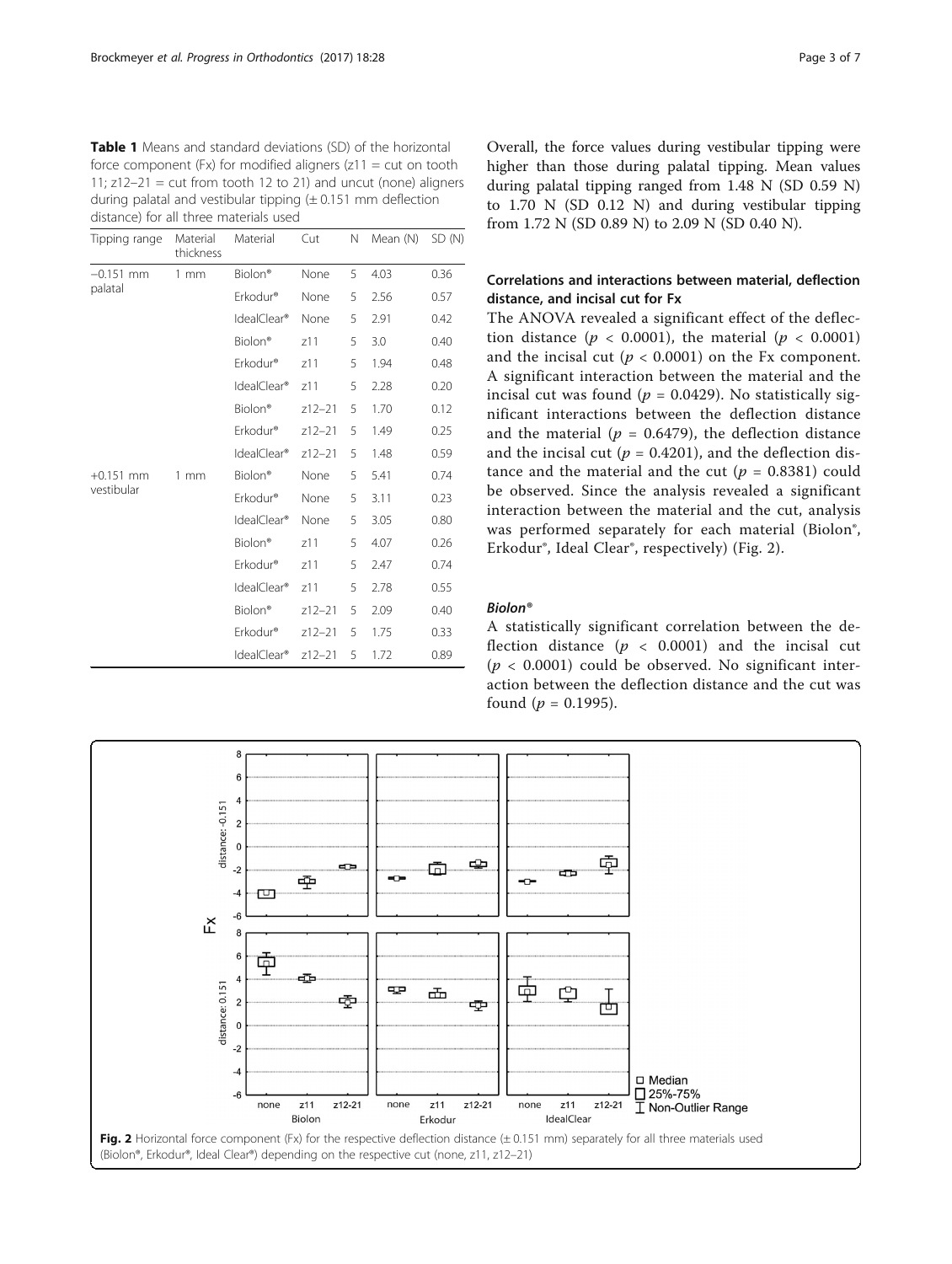### Erkodur®

A significant effect of the deflection distance ( $p < 0.0107$ ) and the incisal cut ( $p < 0.0001$ ) was found. No interaction between the deflection distance and the incisal cut  $(p = 0.7348)$  could be observed.

#### Ideal Clear®

No significant effect of the deflection distance ( $p < 0.2087$ ) could be observed. The analysis revealed a significant influence of the incisal cut ( $p < 0.0001$ ) on the measured Fx component. The interaction between deflection distance and the incisal cut was not significant ( $p = 0.6635$ ).

#### Vertical force component

#### Uncut aligners

Mean Fz values during palatal and vestibular tipping are summarized in Table 2. Overall, Fz values were higher during vestibular than palatal tipping. Regardless of the tipping direction, the highest Fz values were measured for the Biolon® aligners. The lowest values were found during palatal and vestibular tipping for the Ideal Clear® aligners. Mean values during palatal tipping ranged from  $-0.02$  N (SD 0.22 N) to  $-0.16$  N

Table 2 Mean values and standard deviations (SD) of the vertical force component (Fz) for modified aligners ( $z11 = cut$  on tooth 11;  $z12-21$  = cut from tooth 12 till 21) and uncut (none) aligners during palatal and vestibular tipping  $(\pm 0.151 \text{ mm})$  deflection distance) for all three materials used

| Tipping range             | Material<br>thickness | Material             | Cut        | N | Mean (N) | SD (N) |
|---------------------------|-----------------------|----------------------|------------|---|----------|--------|
| $-0.151$ mm<br>palatal    | $1 \text{ mm}$        | Biolon <sup>®</sup>  | None       | 5 | $-0.16$  | 0.13   |
|                           |                       | Erkodur®             | None       | 5 | 0.03     | 0.19   |
|                           |                       | IdealClear®          | None       | 5 | $-0.02$  | 0.22   |
|                           |                       | Biolon <sup>®</sup>  | z11        | 5 | 0.19     | 0.59   |
|                           |                       | Erkodur <sup>®</sup> | z11        | 5 | 0.11     | 0.17   |
|                           |                       | IdealClear®          | z11        | 5 | 0.10     | 0.35   |
|                           |                       | Biolon <sup>®</sup>  | $z12 - 21$ | 5 | 0.51     | 0.16   |
|                           |                       | Erkodur®             | $z12 - 21$ | 5 | 0.32     | 0.25   |
|                           |                       | IdealClear®          | $z12 - 21$ | 5 | 0.26     | 0.33   |
| $+0.151$ mm<br>vestibular | $1 \text{ mm}$        | Biolon <sup>®</sup>  | None       | 5 | $-2.55$  | 0.46   |
|                           |                       | Erkodur®             | None       | 5 | $-1.13$  | 0.25   |
|                           |                       | IdealClear®          | None       | 5 | $-1.00$  | 0.29   |
|                           |                       | Biolon <sup>®</sup>  | z11        | 5 | $-0.69$  | 0.31   |
|                           |                       | Erkodur®             | z11        | 5 | $-0.65$  | 0.17   |
|                           |                       | IdealClear®          | z11        | 5 | $-0.58$  | 0.20   |
|                           |                       | Biolon <sup>®</sup>  | $z12 - 21$ | 5 | $-0.35$  | 0.18   |
|                           |                       | Erkodur®             | $z12 - 21$ | 5 | $-0.48$  | 0.19   |
|                           |                       | IdealClear®          | $z12 - 21$ | 5 | $-0.37$  | 0.33   |

The sign of Fz values reflects the effective force direction. A negative sign indicates an intrusive Fz, whereas positive values indicate an extrusive Fz

(SD 0.13 N) and during vestibular tipping from − 1.0 N (SD 0.29 N) to − 2.55 N (SD 0.46 N). The sign of Fz values reflects the effective force direction. A negative sign indicates an intrusive Fz, whereas positive values indicate an extrusive Fz component.

#### Aligners with cut on the incisal edge of tooth 11 (z11)

The lowest Fz values at a deflection distance of − 0.151 mm were observed for the Erkodur<sup>®</sup> aligners; whereas for a deflection distance of  $+0.151$  mm, the lowest values were measured for the Ideal Clear<sup>®</sup> appliances. The highest Fz values were found independent of deflection direction for the Biolon® aligners. Mean values during vestibular tipping ranged from − 0.58 N (SD 0.20 N) to − 0.69 N (SD 0.31 N) and during palatal tipping from 0.10 N (SD 0.35 N) to 0.19 N (SD 0.59 N).

#### Aligners with cut on the incisal edge of teeth 12 to 21 (z12–21)

The highest Fz values at a deflection distance of − 0.151 mm were measured for the Biolon® aligners; the lowest values were found for the Ideal Clear® appliances. For a deflection distance of + 0.151 mm, the analysis revealed the lowest values for the Biolon® and the highest for the Erkodur® aligners. Mean values during vestibular tipping ranged from − 0.35 N (SD 0.18 N) to − 0.48 N (SD 0.19 N) and during palatal tipping from 0.26 N (SD 0.33 N) to 0.51 N (SD 0.16 N).

# Correlation and interactions between materials, deflection distance, and incisal cut for Fz

The ANOVA revealed statistically significant effects of the deflection distance  $(p < 0.0001)$  and the incisal cut ( $p < 0.0001$ ) on the Fz component. No significant effect of the material  $(p = 0.4672)$  was found. In addition, no significant interactions between the deflection distance and the material ( $p = 0.8743$ ), the deflection distance and the incisal cut ( $p = 0.3741$ ), the material and the incisal cut ( $p = 0.1590$ ), and the deflection distance and the material and the cut  $(p = 0.6148)$  could be observed (Fig. [3](#page-4-0)).

### **Discussion**

The measuring device used in the present investigation is comparable to the one already described previously [[13](#page-6-0)–[17](#page-6-0)]. A rigid connection between measuring tooth and sensor was used. So far, it has been impossible to simulate the periodontal ligament (PDL) using a measuring device [[18](#page-6-0), [19\]](#page-6-0). Therefore, the measured forces must be interpreted as an immediate and transient sequence, as no significant tooth movement can be expected at this point due to the PDL's visco-elastic properties [\[20, 21\]](#page-6-0).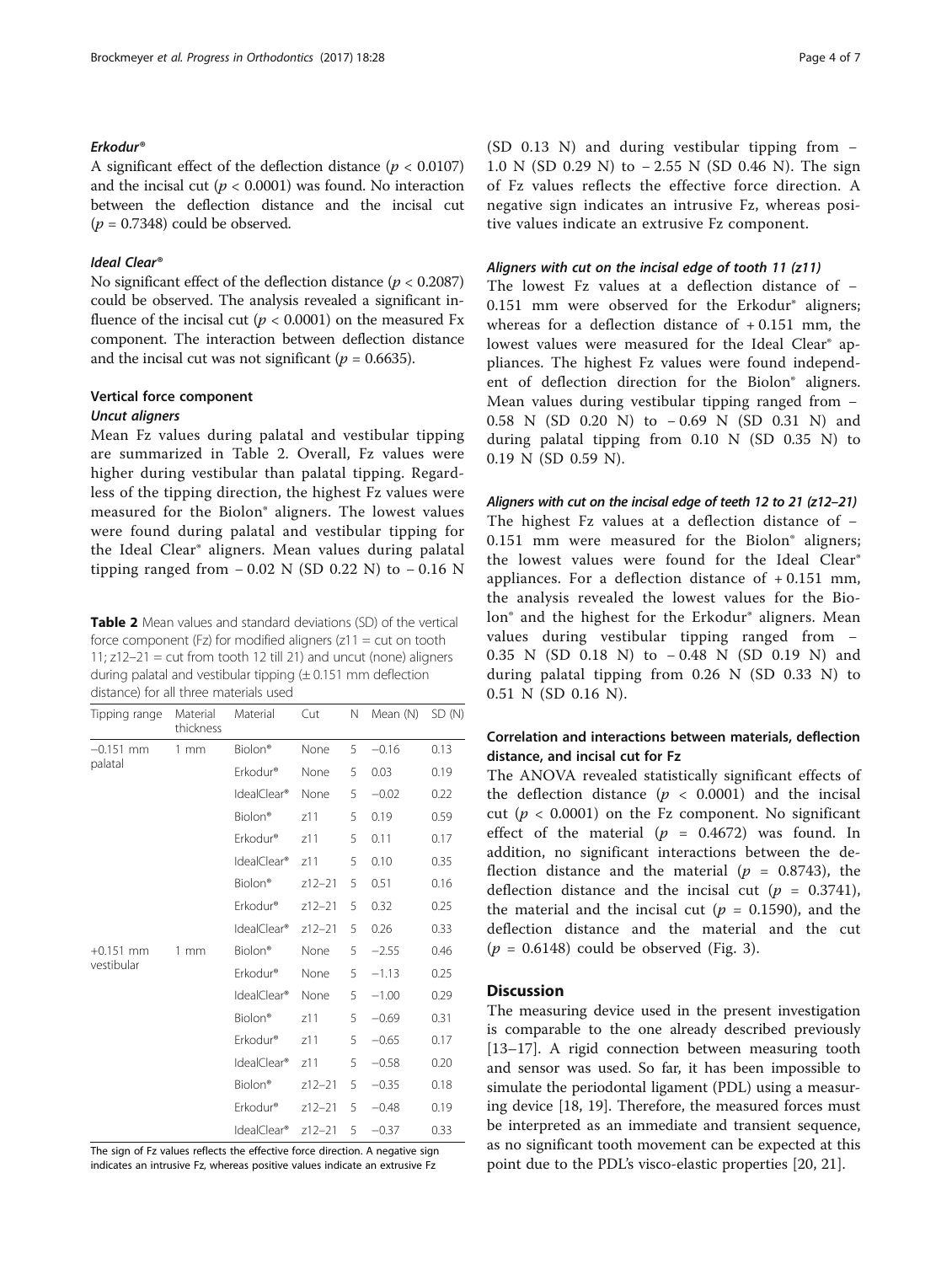<span id="page-4-0"></span>

The results confirm a direct dependency between the aligner material and the magnitude of force delivery, as has been described in preliminary investigations [\[7](#page-6-0), [9](#page-6-0)–[11](#page-6-0)]. The Fx and Fz values for the Biolon® aligners were significantly higher than those for the two other materials tested (Erkodur® and Ideal Clear®). Apart from different material properties comprising individual elastic moduli [[22](#page-6-0)], the manufacturing process plays a crucial role in force delivery strength. The Biolon® appliances were prepared by using 6 bar overpressures; while in the Erkodur® and Ideal Clear® appliances, a 0.8 bar under pressure was used. Thermoforming using high positive overpressure leads to more precise fitting of the appliance on the individual oral structures. Depending on the degree of better play of the appliance in the anterior region, where a tooth is tipped, complete deformation of the aligner results. Superior fit and, consequently, higher friction generate higher restoring force components. A space holder foil of 0.05 mm was additionally used for Erkodur® appliance preparation. Friction was decreased, resulting in a reduced force application compared to the two other test materials.

The incisally cutted aligners exhibited reduced values for the horizontal (Fx) and the vertical (Fz) force components with increasing cut size. As has been described before [\[9](#page-6-0)], an important component of the high force values occurring during tooth movements using aligners is caused by the increase in material stiffness due to incorporating bends and edges into the appliance during

thermoforming. When the appliance is cut at the incisal area, this stiffening is reduced. This could be due to an altered stress–strain relationship in the modified aligners. With increasing cut size, the aligner could be warped more easily near the tooth contact area (below the incisal edge). This results in less force against the tooth to be treated (Fig. [4](#page-5-0)).

For the first time, the present investigation demonstrated a possible inversion of the Fz component during palatal tipping as Fz values changed from a weak intrusive force for aligners without cut to an extrusive force for those with a cut of increasing size. One reason for this might be the different morphology of the vestibular (convex) and palatal (both convex and concave) surfaces of the experimental tooth, resulting in a unique interaction between inclination and shape of the interior aligner surface and the anatomy of the tooth in the contact area during force generation. The contact point between appliance and tooth, where the force is generated in uncut aligners, is located near the incisal edge at an inclined inner surface of the appliance [\[10](#page-6-0), [11](#page-6-0)]. During tipping, this inclined surface results in a single point force application. With incisal cut, the aligner material can move more horizontally at the contact area. In this case, the force components that are generated are less at an inclined surface, which results in reduced intrusive force values (Fz). What is more, during palatal tipping, the incisal parts of the tooth slip relatively in an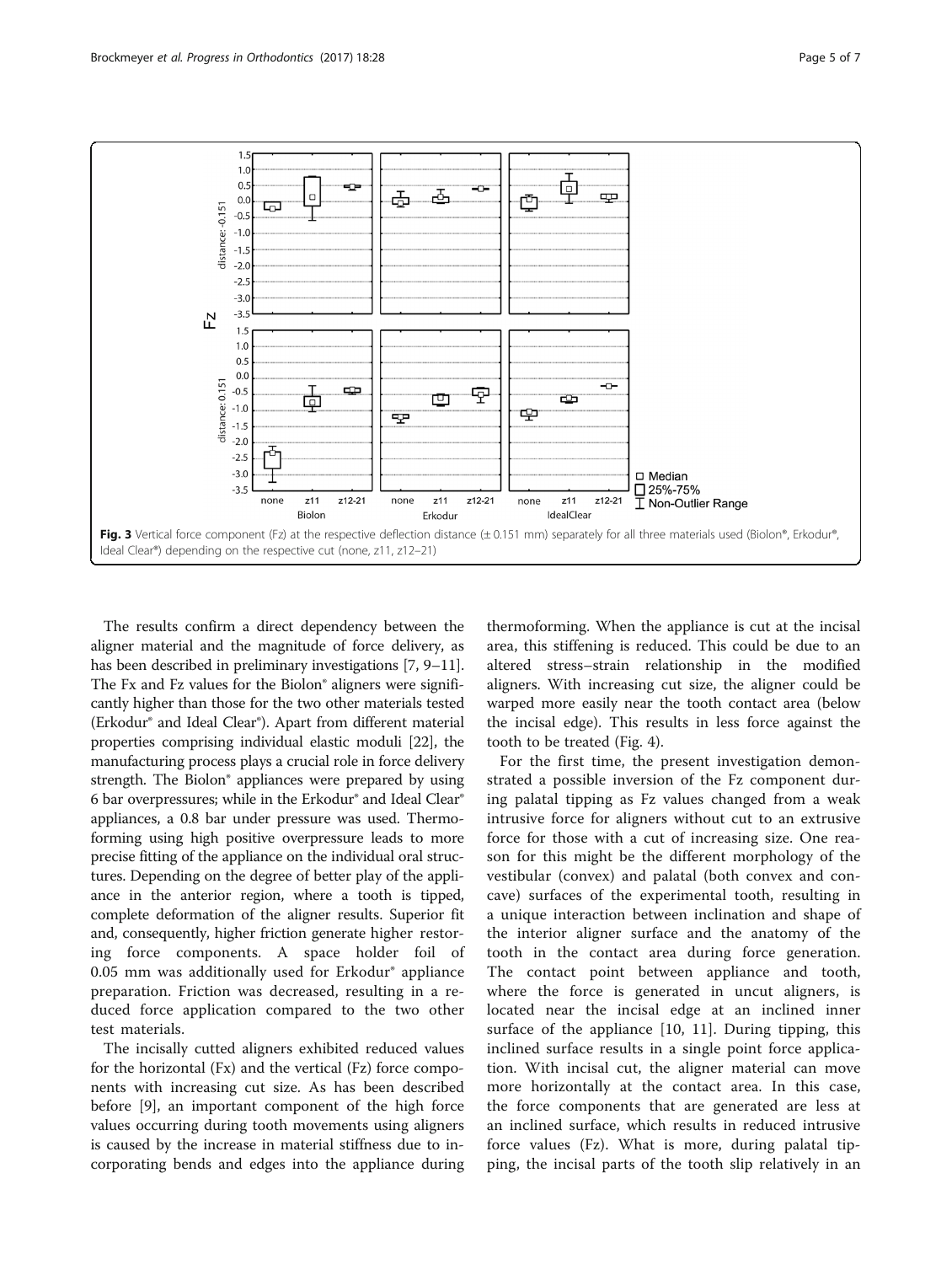<span id="page-5-0"></span>

Fig. 4 When a tooth is tipped, depending on the degree of misfit between tooth and appliance, a local elastic deformation of the appliance material at the point of contact with the respective restoring force results. The appliance is lifted off at the anterior part and is held in place at the posterior end depending on retention. Thus, a whole-body deformation of the appliance also creates a restoring force. Both restoring forces are acting vestibular and palatal on differently inclined inner surfaces of the appliance (a, b). This results in different Fx and Fz values. When the appliance is cut at the incisal edge, the inclined inner surfaces are partly removed and the local deformation of the appliance is located more apically at more vertically orientated appliance surfaces  $(c, d)$ . This means, if the incisal link between the vestibular and the palatal appliance wall is detached, during tipping, the appliance walls can be moved more horizontally with less restoring force, depending on the extension of the cut. Thus, the appliance is lifted off much lesser in the anterior region which, in consequence, reduces the vertical force component again significantly  $(c, d)$ . Depending on the inclination of the inner wall of the aligner at the contact area between appliance and tooth with incisor-side of cut aligners, even a reversal of the force component Fz (extrusion) may be observed

apical direction on the palatal aligner surface with high friction. This could explain the extrusive Fz values (Fig. 4). Compared to uncut aligners, the material at the area around the contact point of

appliances with a cut can be more deformed with lower resulting forces.

The amount of orthodontically induced inflammatory root resorptions has been shown to be directly correlated with the force magnitude applied [\[23](#page-6-0)–[25](#page-6-0)]. By using removable aligners, less inflammatory root resorptions are caused, even with higher forces [\[26](#page-6-0)], which have also been reported by Barbagallo and colleagues during premolar tipping [[27\]](#page-6-0). Therefore, modifying the aligner by an incisal cut could reduce even more the risk of orthodontically induced inflammatory root resorptions.

### **Conclusions**

The conclusions of the study are as follows:

- Removable thermoplastic aligners modified by incisal cuts exhibit altered biomechanical properties and a possible inversion of the vertical force component.
- Incisal cuts decrease the horizontal and vertical force components significantly.
- This could be used to reduce the number of aligners during clinical application.

#### Acknowledgements None.

#### Funding None.

#### Availability of data and materials

The dataset supporting the conclusions of this article is available over the corresponding author.

#### Authors' contributions

All authors share in all steps of this study. All authors read and approved the final manuscript.

#### Competing interests

The authors declare that they have no competing interests.

#### Publisher's Note

Springer Nature remains neutral with regard to jurisdictional claims in published maps and institutional affiliations.

#### Author details

<sup>1</sup>Department of Oral and Maxillofacial Surgery, University Medical Centre Goettingen, Robert-Koch-Str. 40, 37075 Goettingen, Germany. <sup>2</sup>Department of Medical Statistics, University Medical Centre Goettingen, Humboldtallee 32, 37073 Goettingen, Germany. <sup>3</sup>Department of Preventive Dentistry, Periodontology and Cariology, University Medical Centre Goettingen, Robert-Koch-Str. 40, 37075 Goettingen, Germany. <sup>4</sup> Department of Orthodontics, University Medical Centre Goettingen, Robert-Koch-Str. 40, 37075 Goettingen, Germany. <sup>5</sup>Private practice, Goettingen, Germany.

#### Received: 21 June 2017 Accepted: 2 August 2017 Published online: 28 August 2017

#### References

1. Barone S, Paoli A, Razionale A, Savignano R. Computer aided modelling to simulate the biomechanical behaviour of customised orthodontic removable appliances. Int J Interact Des Manuf. 2016;10:387–400.